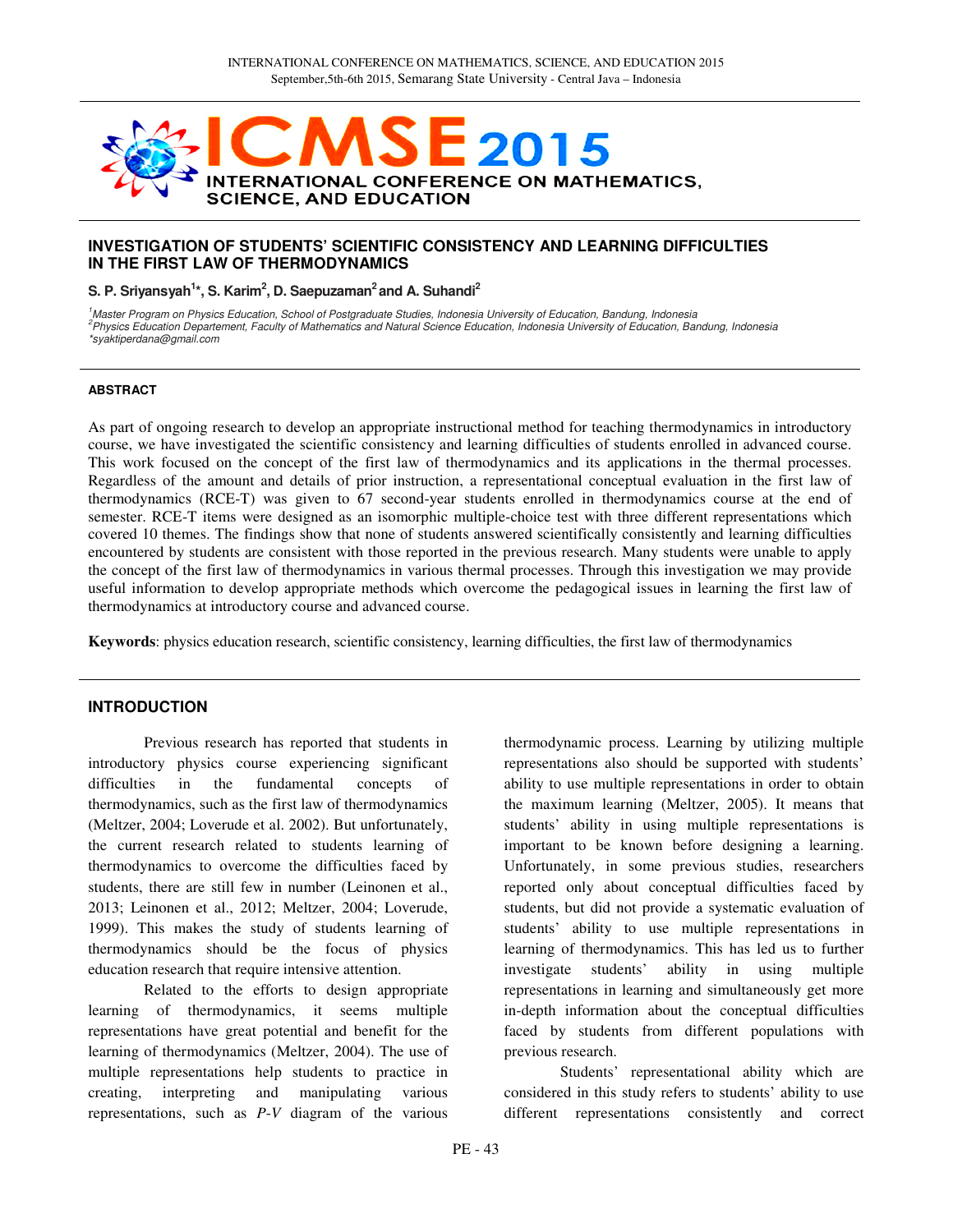scientifically in solving isomorphics items with the context and content as similar as possible (Nieminen *et al*., 2010). Students' scientific consistency is important to be investigated because different representational formats can lead to different responses from a given students, even if the underlying physics is identical (Steinberg and Sabella, 1997) and also affect students' performance in solving problems (Meltzer, 2005).

In addition, students' scientific consistency will provide more in-depth information about the student's understanding and conceptual difficulties encountered by students in the fundamental concepts of thermodynamics because a good indicator of understanding of the concept is characterized by the ability to recognize and manipulate the concepts in various representations (Hestenes, 1997). Therefore, this study was conducted to describe students' scientific consistency and conceptual difficulties encountered by students in the first law of thermodynamics and its application in various thermodynamic processes.

The information presented in this paper is expected to be an evaluation in the learning of thermodynamics dan simultaneously as a reference to develop an appropriate instructional methods and curricular materials in learning of thermodynamics at the university level.

# **METHODS**

Participant of this descriptive study was 67 second-year students 2015 who enrolled thermodynamics course in advanced course at Indonesia University of Education, Bandung. Data were documented by using a Representational Conceptual Evaluation in The First Law of Thermodynamics (RCE-T) that was given at the end of the semester, after students get all the learning of thermodynamics. RCE-T is a instrument test that was designed in the form of isomorphic test, which the context and concept are identical, but it was presented in different representations. RCE-T items was adapted from previous physics education research findings (Meltzer, 2004; Loverude et al., 2002; Rozier and Viennot, 1991) and designed to follow the instrument developed by Nieminen et al. (2010) and Meltzer (2005).

RCE-T consists of 30 items divided into ten themes, i.e. system internal energy (T1), work as a process-dependent function (T2), internal energy as a state function (T3), heat as a process-dependent function (T4), adiabatic compression (T5), adiabatic freeexpansion (T6), isochoric process (T7), isothermal process (T8), cyclic process (T9), and specific heats of gases (T10). Each theme was presented in three items with different representations (verbal, diagram/pictorial and mathematics). The issue of the construction of tests, the validity and reliability of RCE-T has been presented in the previous paper (Sriyansyah and Suhandi, 2015). Here we provide a sample of the alternatives for theme 3 with three representations that used in Fig.1.



**Figure 1**. Sampel of the items and alternatives in theme 3 (T3) using three representations, (a) mathematics, (b) verbal, and (c) diagram representations. Circle sign refers to three corresponding alternatives which consistently and scientifically correct.

Students demonstrated scientific consistency when all the answers in a given theme answered correctly in terms of physics and representations. Data analysis followed the rules defined by Nieminen et al. (2010), as follows: a) two points, when students had chosen corresponding alternatives in all three items of the theme scientifically; b) one point, when students had chosen corresponding alternatives in two of the three items of the theme scientifically; c) zero points, when students had not chosen corresponding alternatives in the items of the theme.

Students' scientific consistency was categorized from the average scores obtained for all themes. The average score will be in the interval of zero to two. Based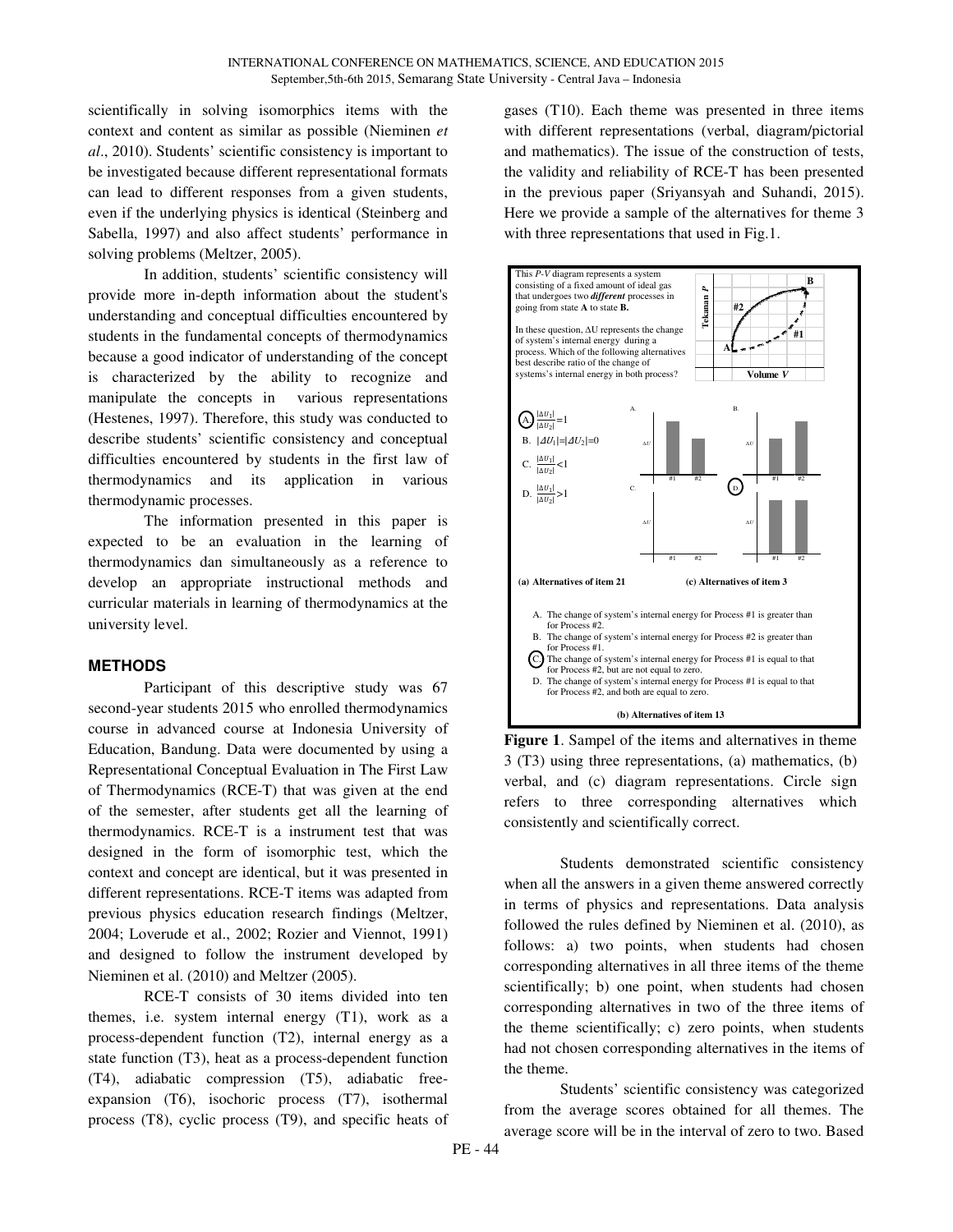on the average obtained scores, students' scientific consistency (SC) was divided into three categories, namely consistent (1.7  $\leq$  SC  $\lt$ 2), moderately consistent  $(SC \leq 1.2 \leq 1.7)$  and inconsistent  $(0 \leq SC \leq 1.2)$ .

### **RESULTS AND DISCUSSION**

In this section, it will be discussed a description of students' scientific consistency, both in general and for each theme, the effect of representational format used in isomorphic items, and analysis of students' conceptual difficulties.

#### **Students' Scientific Consistency**

Generally, the average score of students' scientific consistency is 0.44, included in an inconsistent level. It showed that none of the students were able to answer all given themes scientifically and consistently. However, it did not mean that there was not also students who were able to answer each theme consistently. Here the percentage of students who answered consistently and scientifically (who got two points) on each theme are presented in Fig. 2.



**Figure 2**. Percentage of students who answered consistently and scientifically on each theme.

Based on Figure 2, note that the percentage of students who were able to answer consistently each theme was varied in intervals of 3% - 25%. This amount was still less than half the samples size. It indicates two things, namely students encountered conceptual difficulties and with the representational format that used in the items. Two themes that showed a low percentage of students respectively from the lowest was theme 9 and theme 7, while the highest percentage of students lies in theme 8. The tendency of this data can also be seen in the average scores obtained in students' scientific

consistency on each theme. Here the average score of students' scientific consistency on each theme, is presented in Fig. 3.



**Figure 3**. The average score of students' scientific consistency on each theme.

In Fig. 3, shows that the highest average lies in theme 3 about the concept of internal energy as a state function, while the lowest average lies in theme 7 about the concept of isochoric process. When compared with theme 9, it appears that the average scores of scientific consistency for theme 7 was lower than for theme 9. Even though the percentage of students who answered consistently (got two points) for theme 7 was higher than for theme 9, but the percentage of students who were not able to answer consistently (got zero points) for theme 7 (94%) was also greater than for theme 9 (76%). It indicates that the students appear to find it more difficult on the concept of isochoric process (T7) than the concept of cyclic process (T9).

In spite of that, students difficulty on the theme 7 in line with the study reported by Rozier and Viennot (1991), while the difficulty on the theme 9 was also in line with the study reported by Meltzer (2004). Analysis of students' responses will be described more fully in the students' conceptual difficulties section.

Furthermore in Fig. 2, the highest percentage of students who answered consistently lies in theme 8 (25%), but in Fig. 3, the average score of students' scientific consistency for theme 8 precisely at 0.57. It is below the average score of 0.60 which obtained by theme 3 as the highest averages score of scientific consistency among all given themes. Whereas, the percentage of students for theme 3 in Fig. 2 was only 21%. It can be explained because, although 25% of students got two points in theme 8, but many students who got one points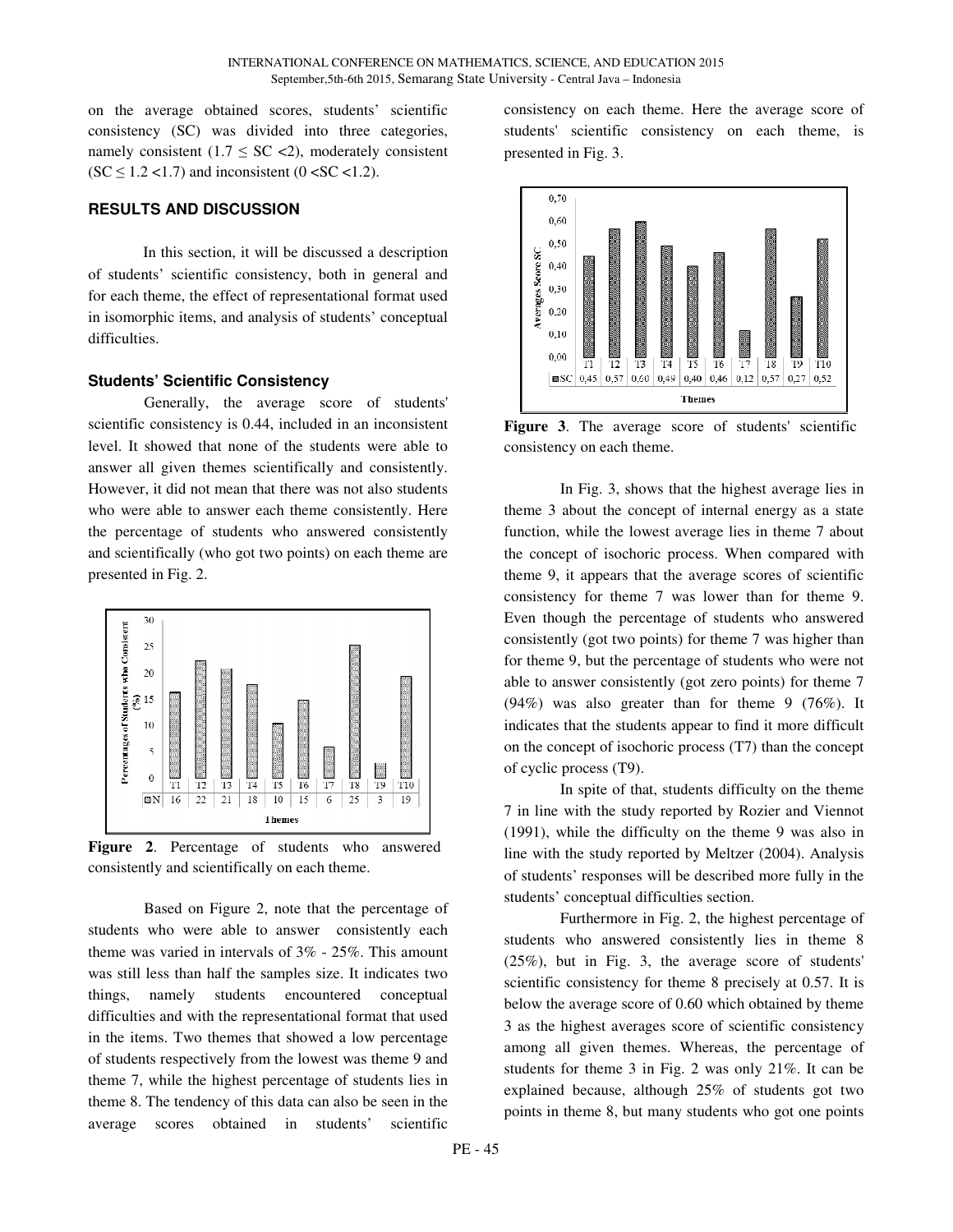only 6%, it was lower than 18% for theme 3. While students who got zero points 69% for theme 8 was higher than 61% for theme 3. It indicates that, overall students found it easier to answer theme 3 than theme 8.

However, generally an average score of students' scientific consistency was still inconsistent. It means that students still have difficulties in all the given themes. It also affirms that the advanced course was not necessarily improve students' understanding of the fundamental concepts of physics which is owned by the students, not even overcome certain conceptual difficulties.

# **Effect of Representational Format**

In this section, it will be described the effect of representational format toward students' performance in each theme. Steinberg and Sabella (1997) states that the difference in the representations used in the problem can trigger different responses of the students, even if the underlying concept is identical. Analysis of the effect of representational format, will provide information about representation formats that is considered become the most difficult and most easily by students. Here the percentage of students who answered correctly in each representation within each theme is presented in Fig. 4.

The effect of representational format toward students' performance on each theme can be seen by looking at the trend of the difference between percentage of students who correctly answered three items isomorphic within each theme. On the theme 7, among the three representations used in this theme, it seems that representation diagram was the most difficult representations felt by student among others. While on the theme of 9, a mathematical representation which becomes most difficult. Then for theme 3, verbal representations was considered as the easiest, while the mathematical representation and the diagram representations showed the percentage of students were almost the same. These indicates that students experiencing difficulties related to the different representation formats used in each theme. However, in general, the average percentage of students who were able to answer correctly to each representation shows that mathematical representation (28%) felt to be more difficult than a diagram (35%) and verbal (33%) representations. It is seen from the average percentage of students who answered correctly in each representation within all given themes.



**Figure 4**. the percentage of students who answered correctly in each representation within each theme.

It is seen contrary to the statement of Lasry et al. (2009) which states that students usually tend to get the learning that is dominated by mathematical representation rather than qualitative representation. Students should find the mathematical representation easier than qualitative representation (verbal or graphs/ diagram). Moreover, the sample of this study are students who enrolled thermodynamics courses which give greater emphasis on calculus. Therefore, the findings of this study indicate that even after getting a dominant learning with mathematical representation, it turns out students still having trouble with mathematical representation in the given problem.

 When the McNemar's test was conducted to determine the difference in students' correct response between representations on each theme, there were no significant differences in students' response between representations on each theme, except on the themes 3 and theme 9. The difference was statistically significant for theme 3 is only found between the verbal representation and mathematical representation (*p* <0.05), whereas on the theme 9, there were also statistically significant differences between verbal representation and mathematical representation  $(p \le 0.05)$ and between mathematical representation and pictorial representation ( $p \le 0.05$ ). It shows that on themes 3 and theme 9, students' response was better on verbal representations rather than mathematical representation. Especially for theme 9, students' response was found better in verbal, mathematical, and pictorial item.

However, overall it can be said that there was no statistically significant difference in students' response between representations on each theme. It showed that students have difficulty in all representational formats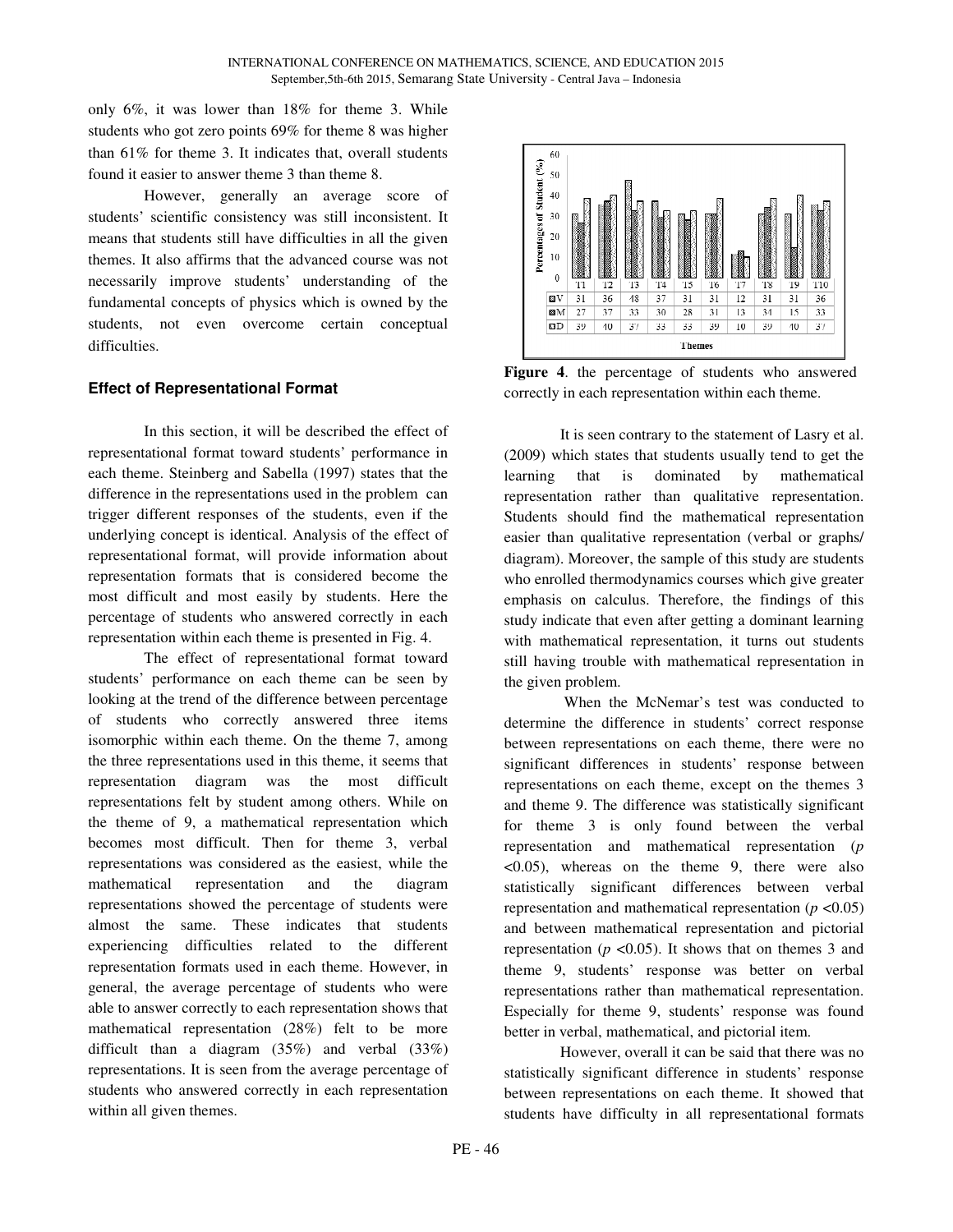that used in the items. It also proved that representational format affects students' response and performance.

The fact that students had difficulty at all representations indicates two possibilities, whether or not students had difficulty with representational formats or because they did not have an adequate understanding of the concept. To find out more about this, need further investigation and we are still conducting investigations related to representational and conceptual difficulties encountered by students in thermodynamics.

### **Students' Conceptual Difficulties**

In this paper, only the difficulty on some specific themes that will be discussed. In particular the theme which shows the highest and lowest average scores of scientific consistency, i.e. theme 7 theme 9, and theme 3.

Theme 7 contains isochoric concept in the context of two rigid vessels which different in volume are filled with perfect gas. Large vessel has volume twice the volume of a small vessel and the initial temperature of the gas in both vessels are identical. The two vessels are heated up for the same time with identical heat sources, then one measure their respective final temperature. Students were asked to predict the final temperature of the gas in both vessel. This problem is adapted from Rozier and Viennot (1991).

Results of students' response analysis showed that on average 39% of students who answered all three items in the theme 7 states that the final temperature of the gas in the small vessel is twice greater than the final temperature of the gas in the large vessel. This suggests that there is a possibility of students experiencing misconceptions, because based on the study reported by Rozier and Viennot (1991), found that 22% of students  $(N = 255)$  and teachers  $(N = 28)$  in Paris gave a similar answer to 39% of students ( $N = 67$ ) in this study. The reason that used by student refered to "the amount of heat is more diluted in the larger container, so the temperature does not increase as much as in the small container". However, to ensure that the students in this study had the same reason, it is necessary to further research to investigate the specifics. Nevertheless, the response of students in this study, at least have shown that students also seem to have a misconception. In addition, students were also unable to use the first law of thermodynamics to analyze these problems.

Theme 9 contains a cyclic process concepts presented in the form of a *P-V* diagram. Students were only asked to determine whether the *net* work done *by* or *on* the gas and whether the heat absorbed or released by the gas. This concept is expressed in mathematical and pictorial representations.

Based on the results of data analysis, students have more difficulty in the mathematical representation items than other representations. In addition, in mathematical representation item, the alternatives that most preferred by 29% students was the *net* work done *by* gas in the cyclic process is equal to the *net* heat absorbed *by* gas, both are equal to zero. It showed that students have a misconception, as reported by Meltzer (2004). However, it seems that students really do not understand the concept because the two items in the verbal and pictorial representations, the alternatives that were chosen by students is not consistent with their answer in mathematics item. Students have realized that the *net* work done by gas in the cyclic process is equal to the *net* heat absorbed by gas, but it seems the students had difficulty in determining the sign of the work and the heat. This is in line with the difficulties reported by Loverude et al. (2002) that students tend to be difficult to determine whether the work done *by* the system is positive or negative. Conceptual difficulties in a cyclic process has indeed been warned to be emphasized more intensive (Meltzer, 2004; Leinonen et al., 2013)

Finally, for theme 3 contains the concept of internal energy as a state function. This is the first report which examined the concept of internal energy as state function to find students' scientific consistency. Meltzer (2004) on previous research only focus on the concept of heat and work as a process-dependent function. The questions used to measure the theme 3 shown in Fig. 1. While on this theme, there was a lot of students answered these items correctly, but it still did not reach 50% (on average only 39% of students). Students' scientific consistency was also very low, i.e. at the inconsistent level with an average score of 0.44. It means that student conceptual understanding is still not well completely because a good understanding characterized by the ability to consistently and correctly answered scientifically, even though the context and representation changed (Hestenes, 1997; Steinberg and Sabella, 1997).

Based on the analysis of data, it is interesting to be reviewed is the students' answer which demonstrate the conception they have about the concept of energy as a state-function. The percentage of students who answered correctly in each item on theme 3 respectively 37% in item diagrams, 48% in verbal items, and 33% in mathematics items. These students realize that both processes that are presented in the *P-V* diagram on theme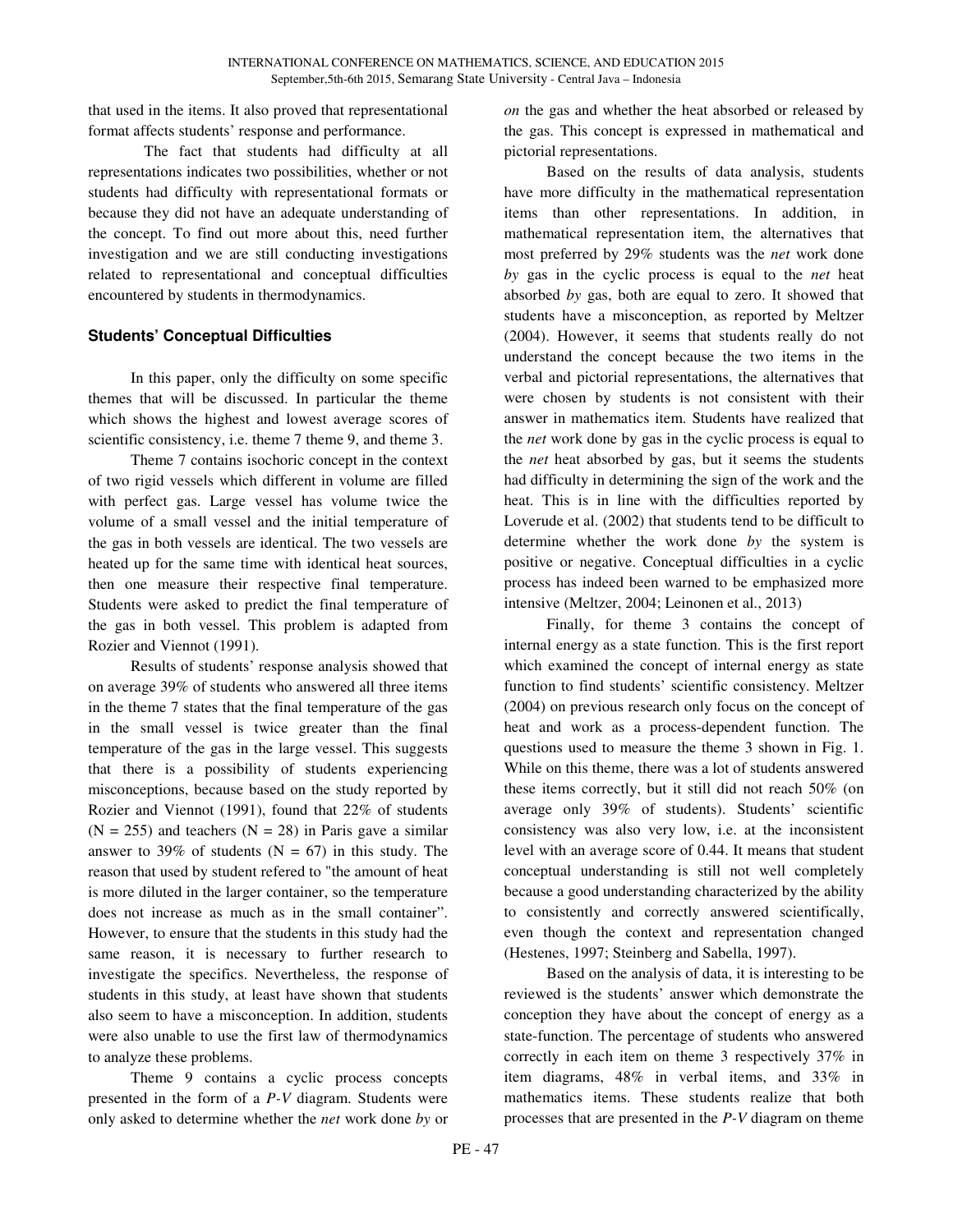3 have the same change of internal energy (see Fig. 1). While the percentage of students who did not realize that internal energy as a state-function, one of which states that the change of internal energy in the process #1 is smaller than for the process #2. The percentage of students who answered that alternative respectively 31% in diagram item, 39% in mathematics item, and 30% in verbal item. Students' responses indicated that students seem to have a misconception.

We are still conducting further investigations to know about students' reasoning related to the concept of internal energy as a state-function. The conception of energy as a function of time was not explicitly tested in previous studies. Meltzer (2004) focused on the concept of work and heat as a process-dependent function. In this study, we also investigates those concepts, but it will be discussed more fully in the next paper. Thus, the results obtained in this study are consistent with results of previous studies.

# **CONCLUSION**

Generally, students' scientific consistency level was still inconsistent. Even none of the students who consistently answered all given themes. Analysis of each theme has provided information about the conceptual difficulties faced by students. Overall, students have difficulty at all given theme. Students were unable to apply the first law of thermodynamics in analyzing various thermodynamic processes, such as isochoric process and cyclic process.

The findings of this study are consistent with results of previous studies and also indicate the possibility of students experiencing misconceptions. Therefore, it still need continuous efforts to further investigate and overcome students' conceptual difficulties on thermodynamics. Information obtained from this study useful to design an appropriate instructional method and curricular materials by utilizing multiple representations in learning thermodynamics.

# **ACKNOWLEDGMENTS**

We greatly thank to all those who have helped and contributed in this study, especially the second-year students 2015 in Department of Physic Education who enrolled Thermodynamics Course at Indonesian University of Education.

# **REFERENCES**

- Hestenes, D. 1997. Modeling methodology for physics teachers, in the changing role of physics departments in modern universities: *Proceedings of the International Conference on Undergraduate Physics Education*, College Park, 1996, AIP Conference Proceedings No. 399 edited by E. Redish and J. Rigden (AIP, New York, 1997), pp. 935; Diunduh dari http:// modeling.asu.edu./r&e/ModelingMeth-jul98.pdf
- Lasry, N., Finkelstein, N., Mazur, E. 2009. Are most people too dumb for physics?. *Physc. Teach.* **47**, pp. 418-422.
- Leinonen, R. 2012. University students explaining adiabatic compression of an ideal gas — A new phenomenon in introductory thermal physics. *Res. Sci. Educ.* **42**. pp.1165–1182.
- Leinonen, R., Asikinen, M.A., Hirvonen, P. E. 2013. Overcoming students' misconceptions concerning thermal physics with the aid of hints and peer interaction during a lecture course. *Phys. Rev. ST Phys. Educ. Res.* **9**, 020112.
- Loverude, M. E. 1999. *Investigation of student understanding of hydrostatics and thermal physics and of the underlying concept from mechanics.* Ph.D. dissertations, Department of Physics, University of Washington, (unpublished).
- Loverude, M. E., Kautz, C. H. dan Heron, P. R. L. 2002. Student understanding of the first law of thermodynamics: Relating work to the adiabatic compression of an ideal gas. *Am. J. Phys.* **70**(2). pp. 137-148.
- McDermott. L. C. 2001. Oersted Medal Lecture 2001: "Physics Education Research — The key to student learning". *Am. J. Phys.* **69** (11). pp. 1127-1137.
- Meltzer, D. E. 2004. Investigation of students' reasoning regarding heat, work, and the first law of thermodynamics in an introductory calculusbased general physics course. *Am. J. Phys.* **72**(11). Pp. 1432-1446.
- Meltzer, D. E. 2005. Relation between students' problem-solving performance and representtational format. *Am. J. Phys.* **73** (5)*,* pp. 463- 478.
- Nieminen, P., Savinainen, A., Virii, J. 2010. Force Concept Inventory-based multiple-choice test